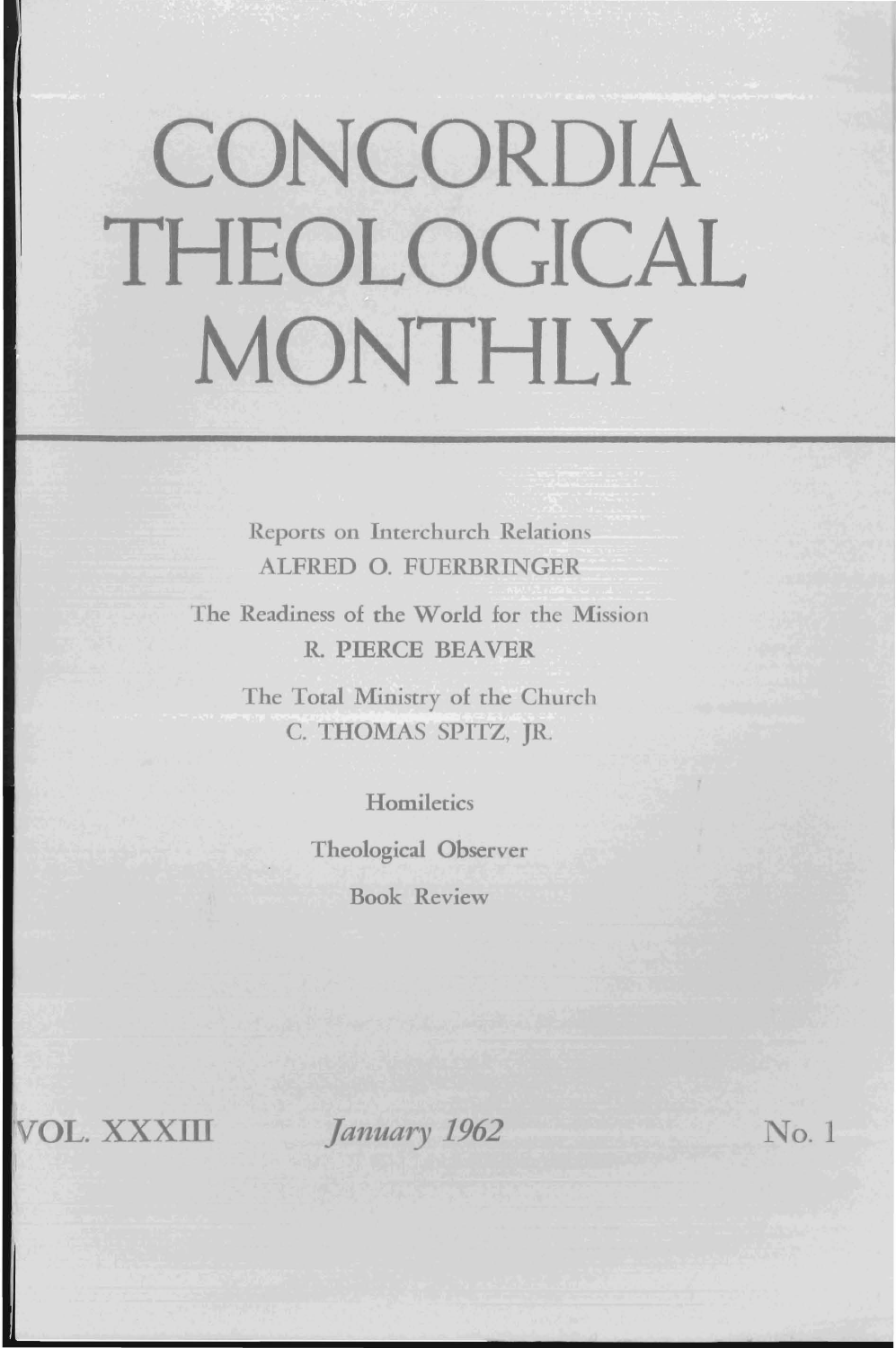## THE N. E.B.

Dr. H. T. Kerr in *Theology Today* (October 1961) discusses *The New English Bible*  which came off the press this year. He states that almost without exception the new translation was "hailed as a brilliant piece of Biblical and textual scholarship." Yet he speaks also of a "mixed reception" which is due to "the changed climate of both religious and secular thinking today." "In America," he says, "we have since 1946 been getting used to the RSV, and with so much success that in many areas it has virtually superseded the King James." "New translations of the Bible invariably meet with cautious and critical appraisal" and "the reason is usually sentimental and nostalgic." He believes however that "it is unlikely that either RSV or NEB will celebrate a  $350th$  birthday - for one thing the English language is now changing more in decades than it did in centuries." Then too "the old verbal literalism has lost its stranglehold . . . and this has freed the translators to translate ideas as well as words." The writer closes his article with the words: "The translator's task, like the Reformation which did so much to bring the Bible to the people, is a continuing responsibility and an unending pilgrimage. One reason why many expect too much and feel disappointed with what they get, is because they want to jell the Bible into a mold that will last 350 years. But we need not only new and better translations of the Bible, we also need continuing study of the Scriptures to interpret them not only historically, grammatically, textually, but in such a way as to make the Word of God living and meaningful for our day and age. The interpreter, whether he be pulpit preacher or Sunday school teacher, picks up where the translator leaves off."-The "translation of ideas" must of course be kept within the scope of

the meaning of the words, which means that the translator must try to say as exactly as possible what the original Hebrew or Greek text says. JOHN THEODORE MUELLER

# A UNITARY GOD WITH JESUS AS HIS FIRST THEOLOGIAN

Under this heading Prof. Otto A. Piper of Princeton Theological Seminary discusses on nearly seven pages in *Interpretation* (October 1961) Prof. Guenther Bornkamm's *Jesus of Nazareth* (translated by Irene and Fraser McLuskey. Harper and Brothers, New York, 1960), which, as he states, has been hailed by some American scholars as "the best presentation of Jesus that we have" and as an "event in the intellectual history of our time." From these views he feels himself obliged to dissent, though his discussion is in general sympathetic and objective. A few sentences from the review of the able Princeton scholar may help such readers as might desire to read the book to orient themselves to Bornkamm's basic thought. Dr. Piper writes:

In order fully to be understood, Bornkamm's book must be read against the background of Bultmann's approach to the Gospels and the kerygma. As is well known, the eminent German scholar eliminates everything from the Gospels that is supranatural because taking it seriously would be incompatible with the spirit of modern science. What is left is a Jewish rabbi who proclaimed the coming of the Kingdom. The message of the New Testament epistles is then demythologized, that is, transformed into an existentialist religion in which a timeless "Christ event" is central. Bultmann's younger followers have learned enough from their master's critics to realize that his view of faith is dangerously close to an atheistic existentialism à la Heidegger or Sartte, that is to say, an attitude in which the individual is his own redeemer. . . . Bornkamm looks in good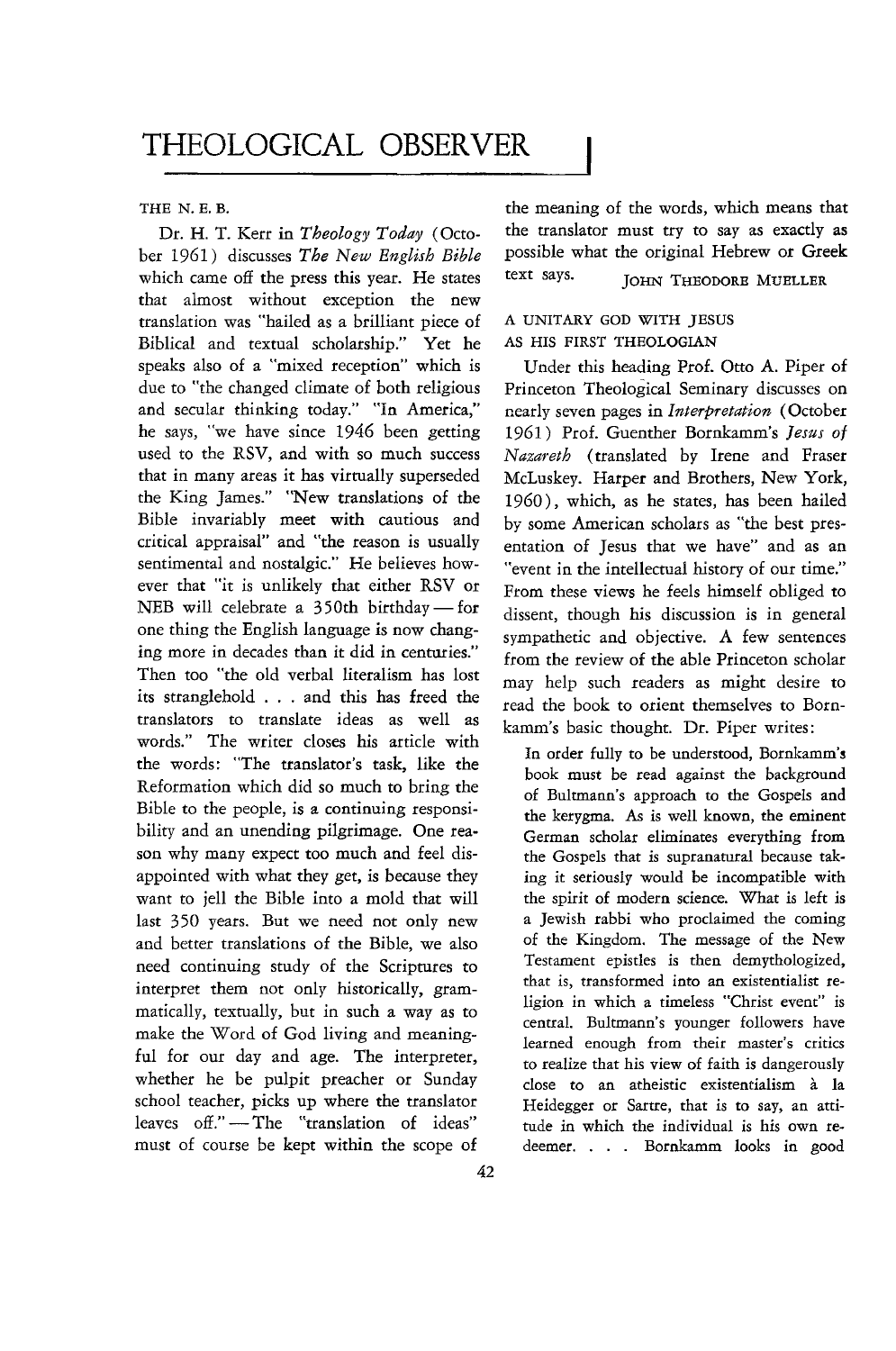Kantian fashion for an autonomous religion: certain formal ideas which are constitutive of all true religion. . . . This new position . . . does not differ in principle from Bultmann's. Though faith is not necessarily to be understood in existentialist terms, nonetheless the theologian has already arrived at the knowledge of the religious truth before he opened his New Testament, and consequently everything in the Gospels that is not fit to illustrate this truth is a priori doomed to be rejected. This point is particularly obvious in Bornkamm's treatment of the resurrection. . . . Far from proclaiming Himself as the Savior or from believing in His divine mission, the Jesus who emerges from the German theologian's historical research is a rabbi or prophet who proclaims the dawn of God's reign and who enjoins everybody to accept the new law if they want to enter into the divine kingdom. . . . But whereas in the ecclesiastical tradition the foundational function of Jesus consists in His lifework culminating in His Passion, Bornkamm describes it primarily as teaching. The larger part of his book deals with Jesus' message of the dawn of the kingdom of God, the will of God, and discipleship.

#### Dr. Piper writes in conclusion:

There would be no salvation if there were no divine activity going on in this world at the same time. . . . No wonder that the whole New Testament should emphasize that notwithstanding His truly human life Jesus was the Son of God. The faith of His followers, far from being a misunderstanding of this man Jesus, was experienced as the very evidence of His redemptive ministry. Those who came into contact with Him were radically changed in their nature. Thus the oral tradition was passed on by witnesses. They vouched for the reality of the events, but they also bore testimony to the redemptive power that manifested itself in the man Jesus. That is the reason why our faith needs both the reliable historical record and also the spiritual witness that apprehended the divine message, spoken in and through the life of Jesus. JOHN THEODORE MUELLER

#### DARE WE FOLLOW BULTMANN

Under this heading Dr. Walter Kuenneth, professor of systematic theology in Erlangen, in *Christianity Today* (Oct. 13, 1961) discusses Rudolf Bultmann's critical method and then points out a number of reasons "why we must oppose Bultmann." According to Kuenneth, Bultrnann's critical method amounts to a total denial of the Christian method of salvation as presented in the New Testament. Thus it denies the kerygma as the report of a completed event of salvation. For Bultrnann there is no incarnation; the eternal Logos did not assume human flesh. Under Bultmann's interpretation the fundamental importance of the cross of Jesus evaporates to the position of being a mere sign for the fact that it is worthwhile to bear one's own suffering willingly. The Easter reports are dismissed as legends and, so far as faith is concerned, the appearances of the Resurrected are dispensable and unessential. With this distorted method of interpretation it is inevitable that Christian eschatology must be demolished. Bultmann stresses: "Awaiting the coming of the Son of Man is over," for, as he sees it, the expectation of the parousia of the early church has been shown to be an error. The concept of the "final day of judgment" is merely a mythological way of speaking. For Bultrnann "Jesus Christ" represents not a personal living reality of God's saving revelation in the sphere of history but merely a concept, an ideogram, a symbol or a principle for the event of contemporary preaching. In conclusion Professor Kuenneth says: "The pretentious way to which Bultmann directs us, shows itself to be a wrong way of dangerous heresy."

### JOHN THEODORE MUELLER

## BRIEF ITEMS FROM THE NATIONAL LUTHERAN COUNCIL

*New York.*-Financial grants totaling \$724,500 have been made by the Ford Foundation through the National Lutheran